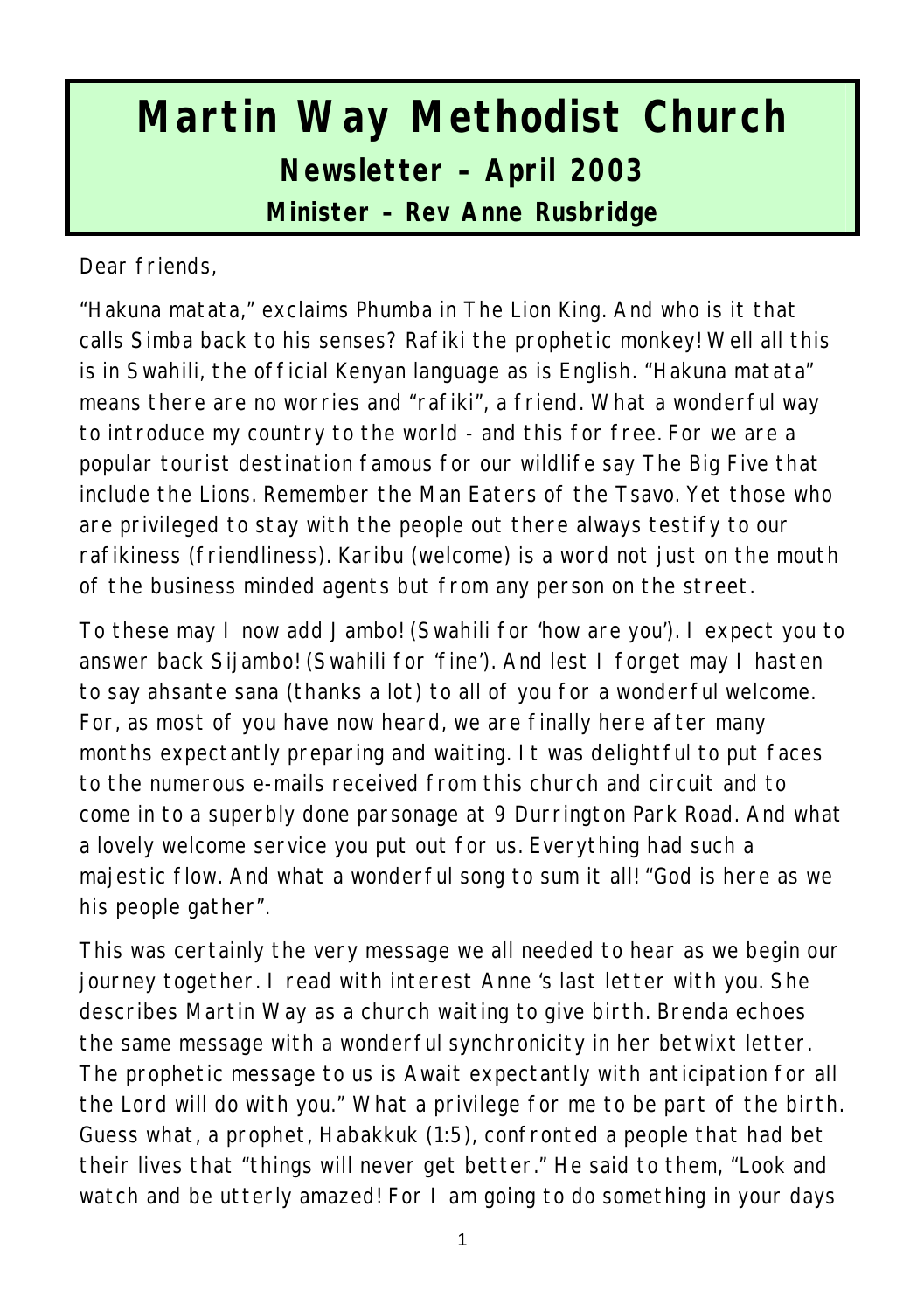that you would not believe even if you were told." This is the most exciting place for me to be at this time. Mmm!! There is something up in the air for those with sharp nostrils. Can you catch it rafikis? It is that sweet fragrance as the rains meet the ground. It is God making a dwelling among us so that his presence becomes the air we breathe and his word our daily bread. For you see when the supernatural meets the natural positive change is inevitable. It is not that all that went on naturally is abolished. Neither is it that all we have done before is replaced. By no means! Rather it is that a situation is birthed where everything we do or say henceforth is all about Jesus. He becomes the one and only motivation, and I love being, and promise to be the midwife.

Now a small caution from this self-appointed male midwife! There is a simple job for each one of us to do, PUSH. Yes all the parents know that very popular word in the maternity wards. When a woman is in labour everyone around has one word in their mouths - PuuuSH! The Kenyan word for this is Harambee. I was taught and later experienced that this is an extremely important part of the birth process without which the baby might never come out. And the time taken in labour is directly proportional to the amount of pushing. Well, we will explore this further in our next letter.

For now suffice it to say that these are exciting times. And this is not a simplistic cliché to make anyone feel better. God is certainly here and we are willing to go places with him. We need everyone in this journey. And we must all go together if possible. One thing is clear though: For us to go we must let go and let God.

*John*

# **Website**

In addition to having a new name, the website has had a makeover. There is now a 'News Desk' page which will be updated each week; a 'Thought for the Week', 'Weekly Readings' based on the Lectionary, and recommended sites to visit. Other changes will be forthcoming, as I would like to make more use of it as part of our community outreach. Therefore, please visit the site regularly, tell your 'internet friends' about it and let me have any feedback and contributions that you may have. Thanks.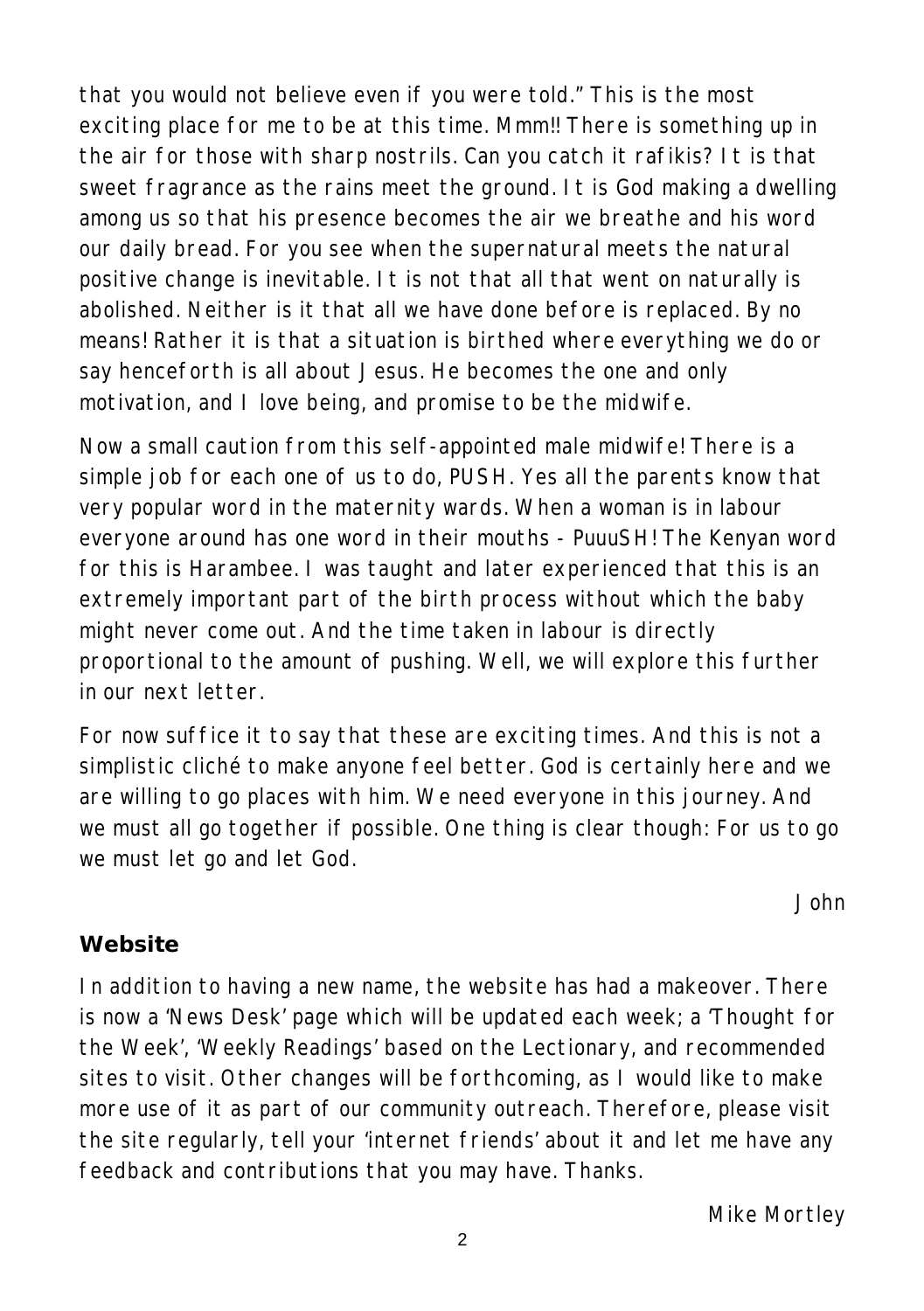#### **Churches Together In England Forum: July 18-20**

Rev Stuart Thomas of Ruxley represented Churches Together in Surrey at this Forum and the Ruxley magazine for September included his report:

Over 350 Christians gathered at Swanwick, representing every major denomination in England, and many smaller ones too. It's the largest cross-denominational gathering in England and is attended by many of the country's Christian leaders. It was almost unanimously agreed that the most thought-provoking input came from the Archbishop of Canterbury, who spoke more or less unscripted for 45 minutes, basing his words on a small book he 'd just been sent from New York. I felt it would be helpful to précis this so that we could all reflect on his insights.

The small book contained reflections written by two American priests about their experiences after the events of 9/11 in the small, >tastefully decorated ' church of St Paul's Lower Manhattan. Reputedly where George Washington worshipped, St Paul's is situated directly opposite Ground Zero, and only survived the falling debris intact because trees protected it. In the terrible aftermath of that tragedy, St. Paul 's found its ministry radically changed from providing careful liturgy and elegant worship to providing a base for the rescue workers to rest and find refreshment before resuming their wearying task.

Archbishop Rowan highlighted three areas for all churches to consider seriously in reviewing their activities and establishing ministry priorities:

**1) 'Claim the Baptismal Covenant as your own'** - this inevitably provoked a few questions, but he wasn't referring to any particular rites or practices. Rather he was talking about the commitment we make to God in response to his commitment to us. The congregation of St. Paul 's, in the direst of circumstances found among their members all the gifts and resources needed for this totally unexpected ministry. Every member offered whatever they could of skill, energy and time, and surrounded by death on such a scale, they discovered a new role, new life even, in being fed by God so that they could feed others in turn. No time for meetings, surveys, questionnaires or disagreements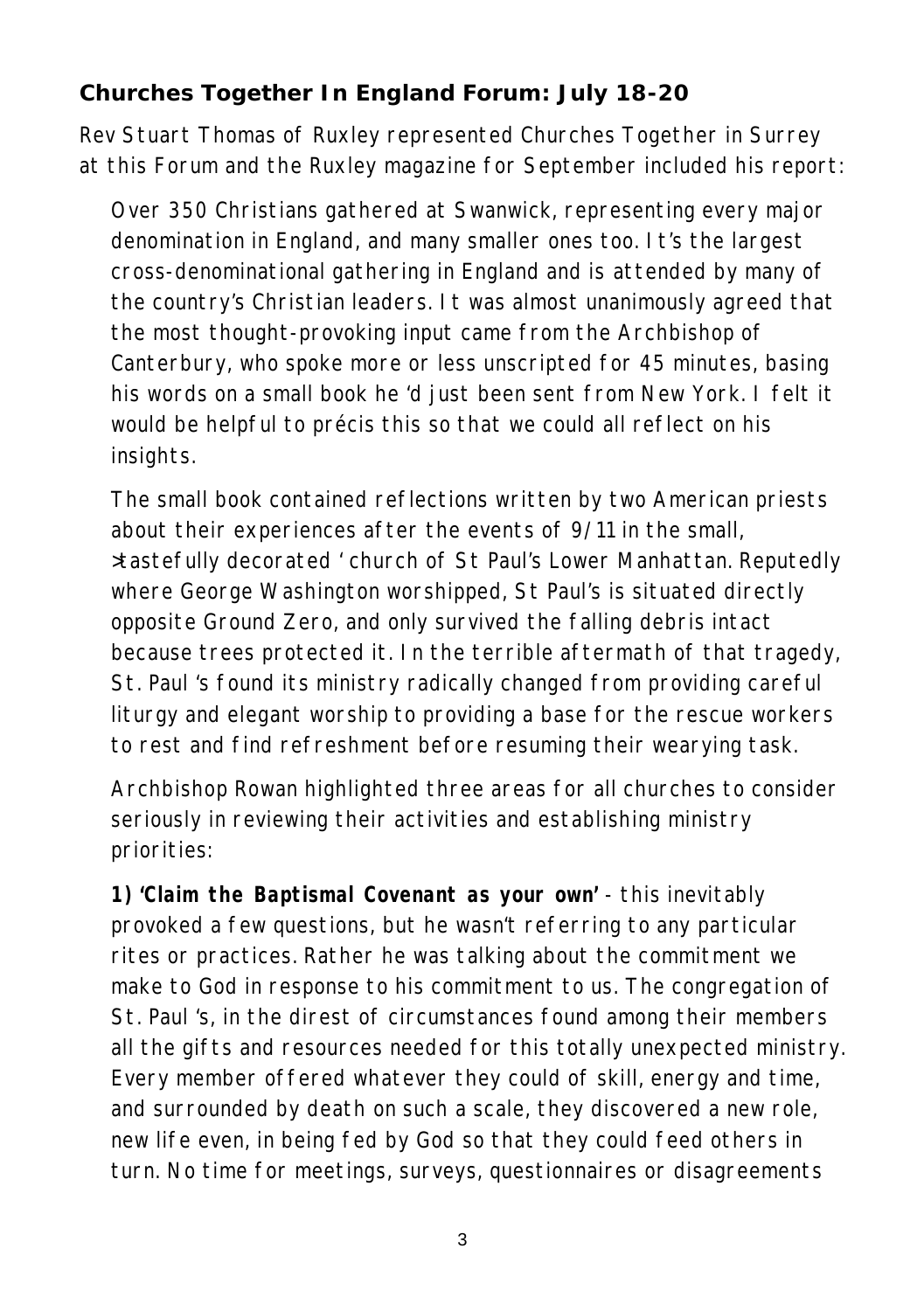there! Everyone had to work together, giving for no other reason than giving 's sake, reflecting how God gives so freely to us.

**2) 'Practice radical hospitality'** - there was no time for gentility in the debris of the twin towers. The hospitality practised by St. Paul 's involved allowing emergency workers to rest and sleep in the pews, denting and gouging them with boots and heavy equipment. Among the objects left as a permanent reminder of the church 's role (alongside the scars) are badges, boots and cans of beans. Many churches have difficulty deciding the limits of hospitality, perhaps because they have a very limited sense of God 's hospitality. He is supremely giving, the supreme Giver, whose gift of life to us cost Jesus his life. Radical hospitality is uncomfortable, leaves places looking messy, and encourages people to leave things they can 't put anywhere else - if not boots and beans, then experiences and feelings. But surely that 's fundamental to mission.

**3) 'Keep the door open'** - in dealing with death and destruction on such a scale, St. Paul 's discovered a role beyond the world 's capacity to counsel and manage the uncomfortable aspects. The world is too small for such things, so that church has to bring people to the God who is big enough to hold the whole world in his embrace - to keep open the door to his love and grace so that all may enter. The healthy church is one that says in word, image, action and service, 'Death is swallowed up in victory'.

Archbishop Rowan concluded "St. Paul's was tastefully decorated by people, but tastelessly reordered by God!." He shared many other insights, but these seemed particularly relevant It would be easy to keep the whole process of mission under our control and manage it efficiently without conflict, but at the same time never really draw people into God 's love and enable them to enter into the new life he offers. We must be willing to let him rewrite our agenda sometimes, even if it 's unlikely to be as drastically as at St Paul's Lower Manhattan. We must occasionally let him mess up our plans as we use our gifts in new ways, offer others the radical hospitality of God and open the door for them to come to him. Surely that has to be at the top of our mission priority list.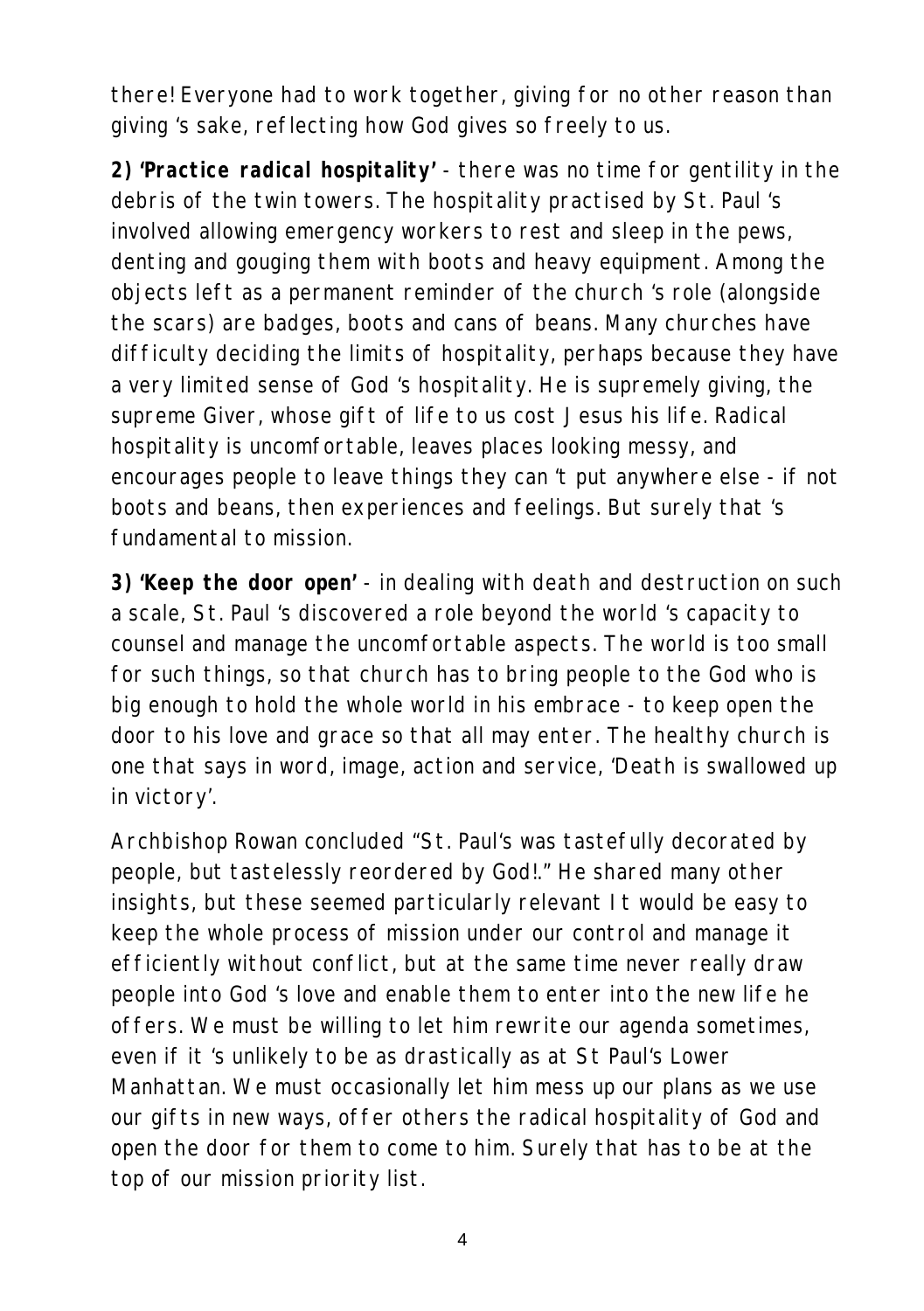# **Break The Silence - the vital connection**

On a hot day in August in two towns thousands of miles apart, people were partying for peace to come to northern Uganda. More than 500 highschool students marched through Gulu town on what they insisted was >Peace Day '. This is one of the northern Ugandan towns where thousands of children are still congregating to sleep on the streets because they fear the brutal attacks of the Lord 's Resistance Army. Hundreds more local residents joined them for an event which featured songs and drama as the young people expressed their hopes for peace. Their sketches depicted what they dream of: young soldiers coming out of the bush, leaving their weapons, and being welcomed back into their communities.

A Roman Catholic priest described the situation of so many young people as "a form of modern slavery. When one person in Europe is abducted, the news is all over the world, but when hundreds of children in Acholi are kidnapped, it seems that nobody cares," he said.

But on the same day, in Cheltenham, England, people were showing that they did care. As the children sang and danced in Gulu, a shocked audience at Greenbelt Arts Festival listened to the Bishop of Kitgum, northern Uganda, tell his people 's story.

CMS had invited Bishop Benjamin to the Christian festival, which attracted 15,000 people. At the CMS venue on site, people signed a petition asking Tony Blair to galvanise the international community into action, and decorated preaching scarves to be given to the pastors of northern Uganda as a sign of solidarity. Dancers and drummers from northern Uganda enhanced the sense of festival and young people identified with their Ugandan contemporaries through drama workshops.

All this has made a difference - the people of northern Uganda know they are not alone. A vital connection has been made between them and Christians in the UK - people have prayed and acted to break the silence that has surrounded their plight.

Please keep praying for the children of Kitgum and for peace in Northern Uganda.

*[© CMS e-short]*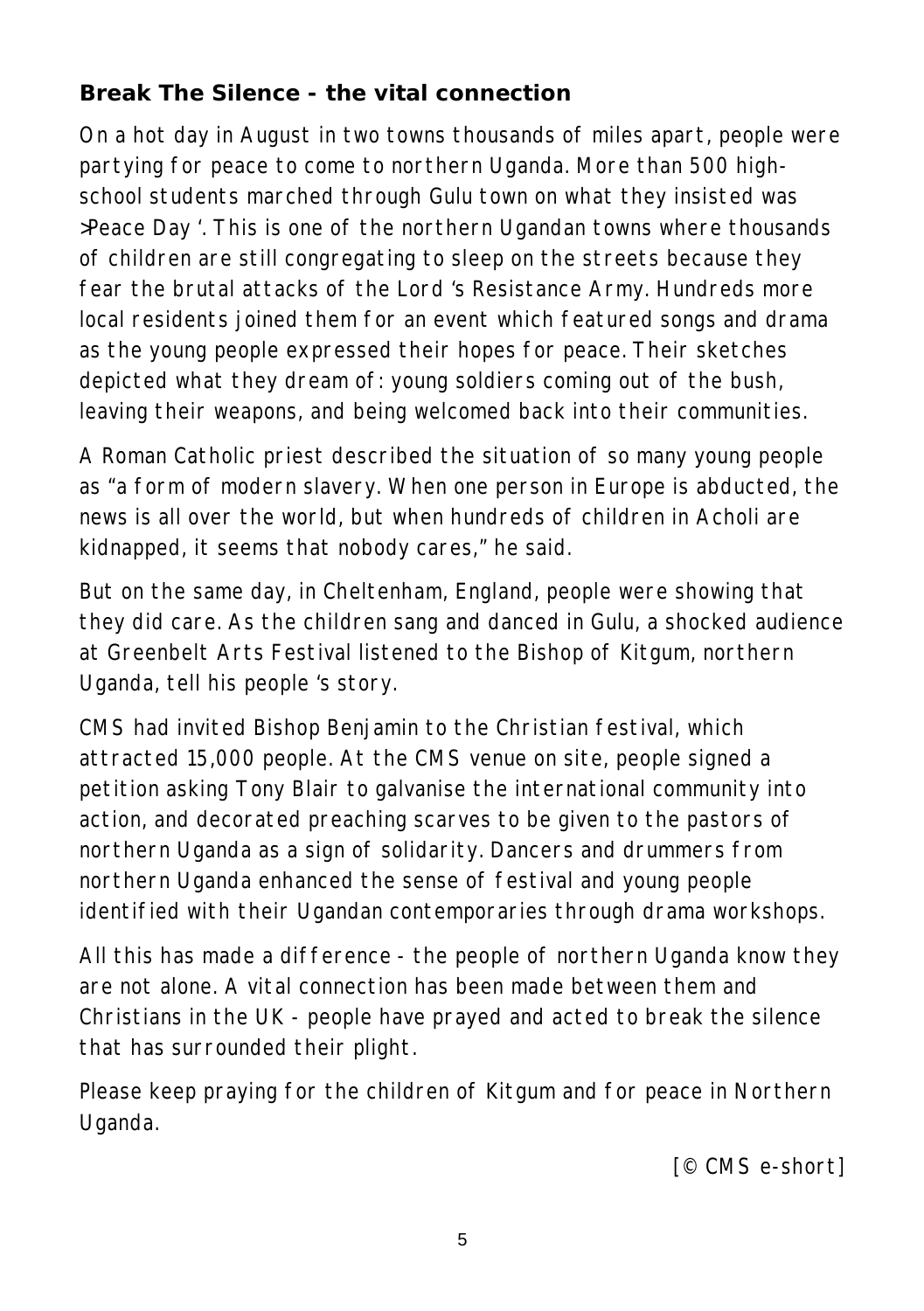#### **Quote - Unquote**

If we insist that God can only act and bless when certain conditions are fulfilled, we show that we believe in God in a box. Some of the old Hebrews thought they had the covenant because they had God in a box. They needed to learn that the true God of covenant is free as air, always going ahead of them in shining cloud and fire. The box became so unimportant that it is not even recorded when they actually lost it. But the pillar of cloud and fire still marches on

*J V Taylor >Winchester Churchman ' 1982*

One of the greatest temptations of religion is to suppose that it can contain God. We try to reduce God to something we can handle, enclose, ritualise and claim.

#### *Gwen Cashmore*

My first conviction is that there are no outsiders. All our outsiderness is to be regarded as provisional, since God 's lively and inviting love is without bounds

*Elizabeth Templeton 1988*

#### **Water Pots**

A water bearer in India had two large pots, each hung on the ends of a pole, which he carried across his shoulders. One of the pots had a crack in it, while the other pot was perfect and always delivered a full portion of water. At the end of the long walk from the stream to the house, the cracked pot arrived only half full.

For a full two years this went on daily, with the bearer delivering only one and a half pots full of water to his house. Of course, the perfect pot was perfect for the task for which it was made, and proud of its accomplishments. But the poor cracked pot was ashamed of its own imperfections, and miserable that it was able to accomplish only half of what it had been made to do.

After two years of what it perceived to be bitter failure, it spoke to the water bearer one day by the stream. "I am ashamed of myself, and I want to apologize to you. I have been able to deliver only half my load because this crack in my side causes water to leak out all the way back to your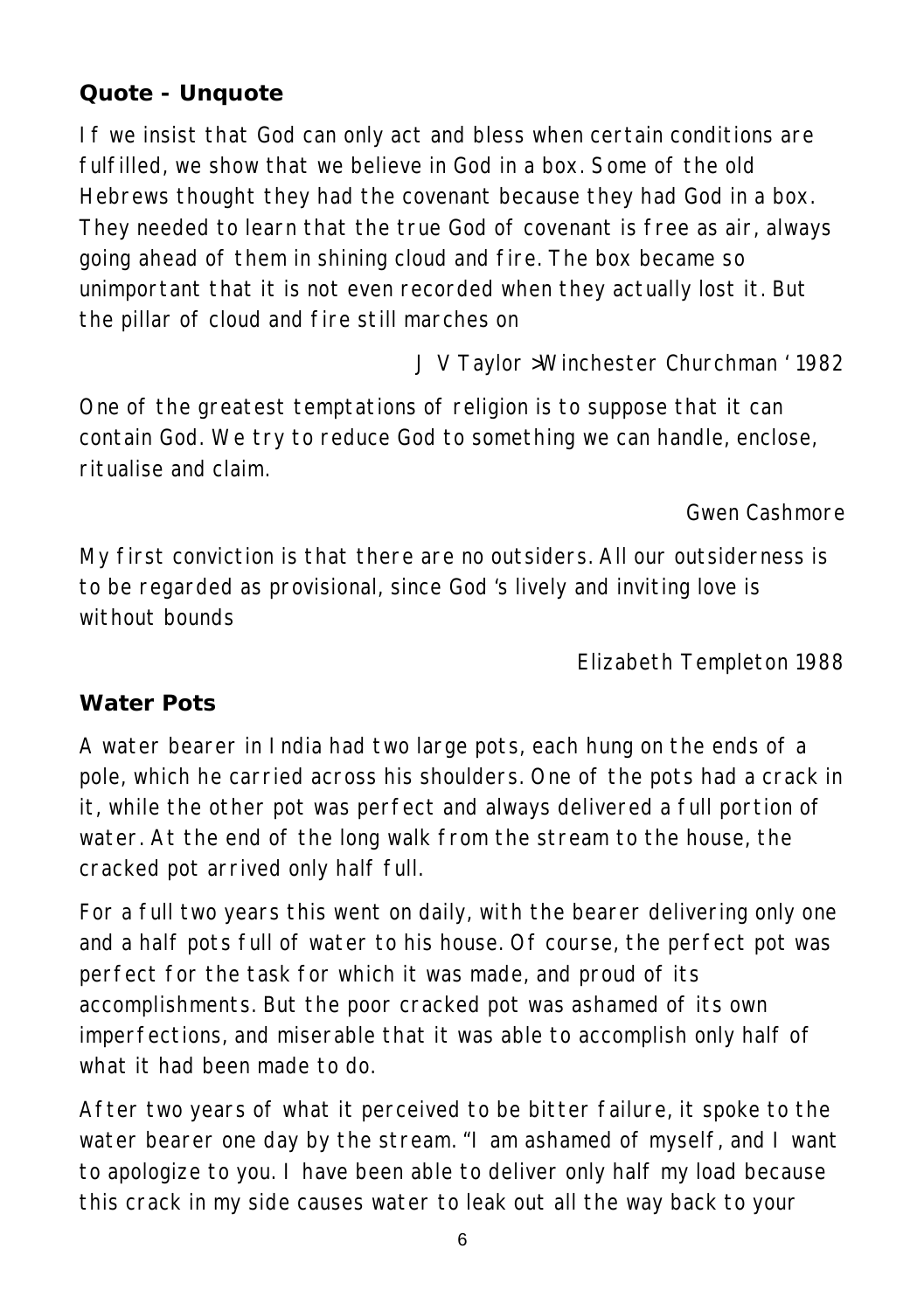house. Because of my flaws, you have to do all of this work, and you don 't get full value from your efforts," the pot said.

The bearer said to the pot, "Did you notice that there were flowers only on your side of the path. But not on the other pot's side? That's because I have always known about your flaw, and I planted flower seeds on your side of the path, and every day while we walk back, you've watered them. For two years I have been able to pick these beautiful flowers to decorate the table. Without your being just the way you are, there would not be this beauty to grace the house."

Each of us has our unique flaws. We 're all cracked pots. But it 's the cracks and flaws we each have that make our lives together interesting and rewarding. You've just got to take people for what they are, and look for the good in them. Blessed are the flexible, for they shall not be bent out of shape, Remember to appreciate all the different people in your life.

I 'm so thankful for all my crackpot friends.

*Anonymous [seen in Holy Trinity Stratford-on-Avon parish magazine]*

#### **Quote - Unquote**

The Church, like the 'Abraham community ', is always being called to leave where it is and to move on

*Archbishop Heldo Camara*

# **Thank You**

Barbecue at Horton Park Sunday 14 September

This is just a brief note to say thank you to all those who provided all the excellent food at nominal cost. Not only were there sausages and burgers, meat free rolls, salad and many relishes, but there were fabulous sweets from strawberry flan to profiteroles and fruit salad, not to mention delicious cakes both for lunch and tea. It was a great way to meet John and Faith and the family and the open-air communion service was a fitting climax to a memorable afternoon. Look forward to the next time.

*Joyce Plant*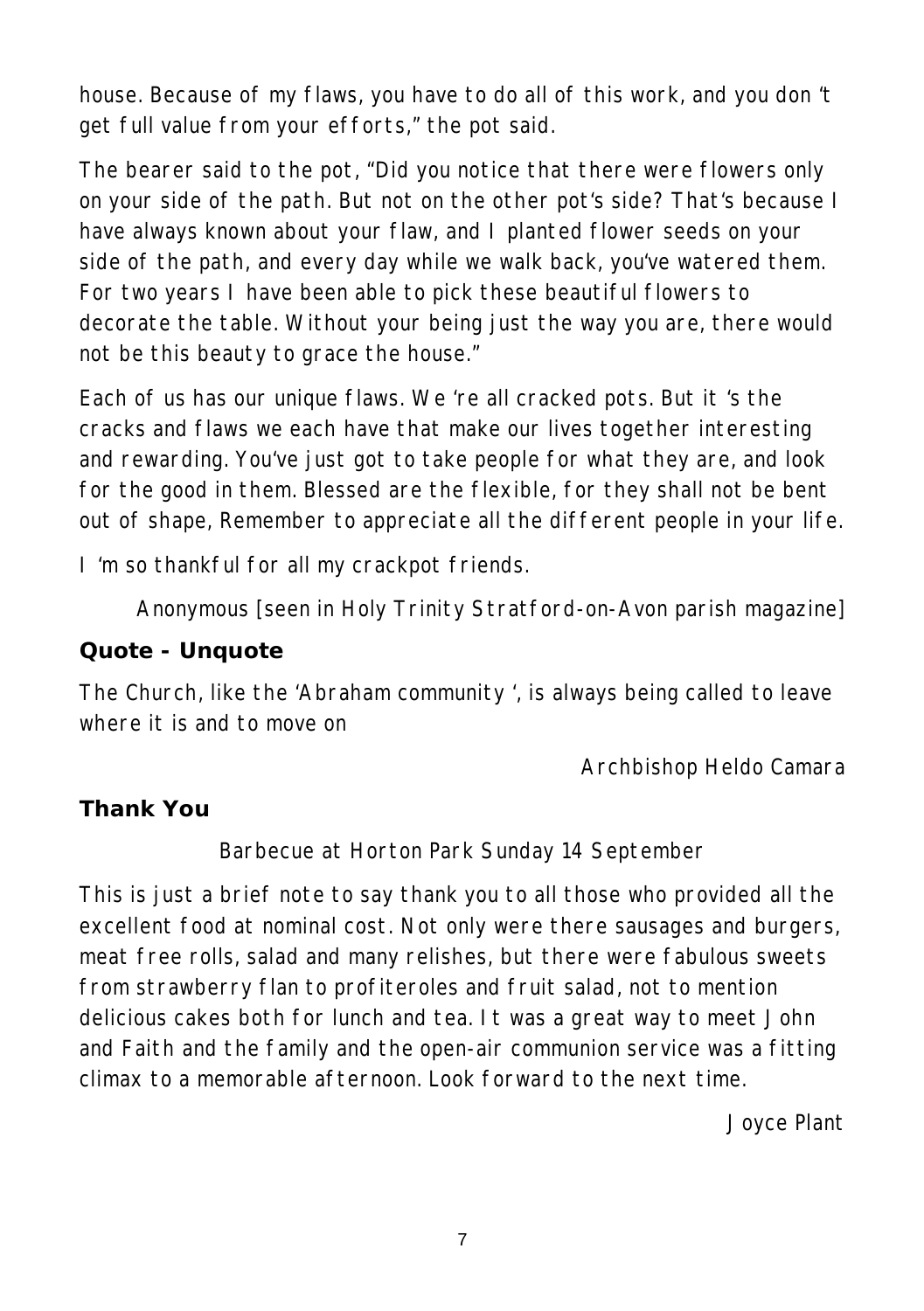# **Not Just For Christmas**

You have no doubt seen the advert saying "A dog is not just for Christmas". The same thing applies to used stamps. They are not just needed at Christmas but all the year round. I collect used British stamps for 'Hearing Dogs for Deaf People' and I pass on used foreign stamps to Derek and Mary Heaton for Bible Lands. Please let me have any that come your way.

*Bill Cox*

# **Women's Anniversary Weekend 18-20th October**

The organisers would be most grateful to any kind people who would be willing to make cakes for the Saturday Coffee Morning and the Monday Rally.

#### **October Events**

- 4 October: AMOS DAY: The Amos Trust 's open day at All Hallows on the Wall. The chief speaker will be Bishop Riah Abu el Assal who will bring us up to date news of the situation in Palestine. For more information phone 020 7588 2638
- 18 October: Book Sale at St. James ': 10.30-12 noon

#### **Book The Date Now**

Thursday 27 November: there will be a Network District Day at Martin Way. The subject is Racial Justice and Margaret Sawyer, Connexional Network Secretary, will lead the day.

--o0o--

Items for the next issue of the Newsletter (November) should be with the editor, Rosemary Keen, by Sunday October 12 at the latest.

--o0o--